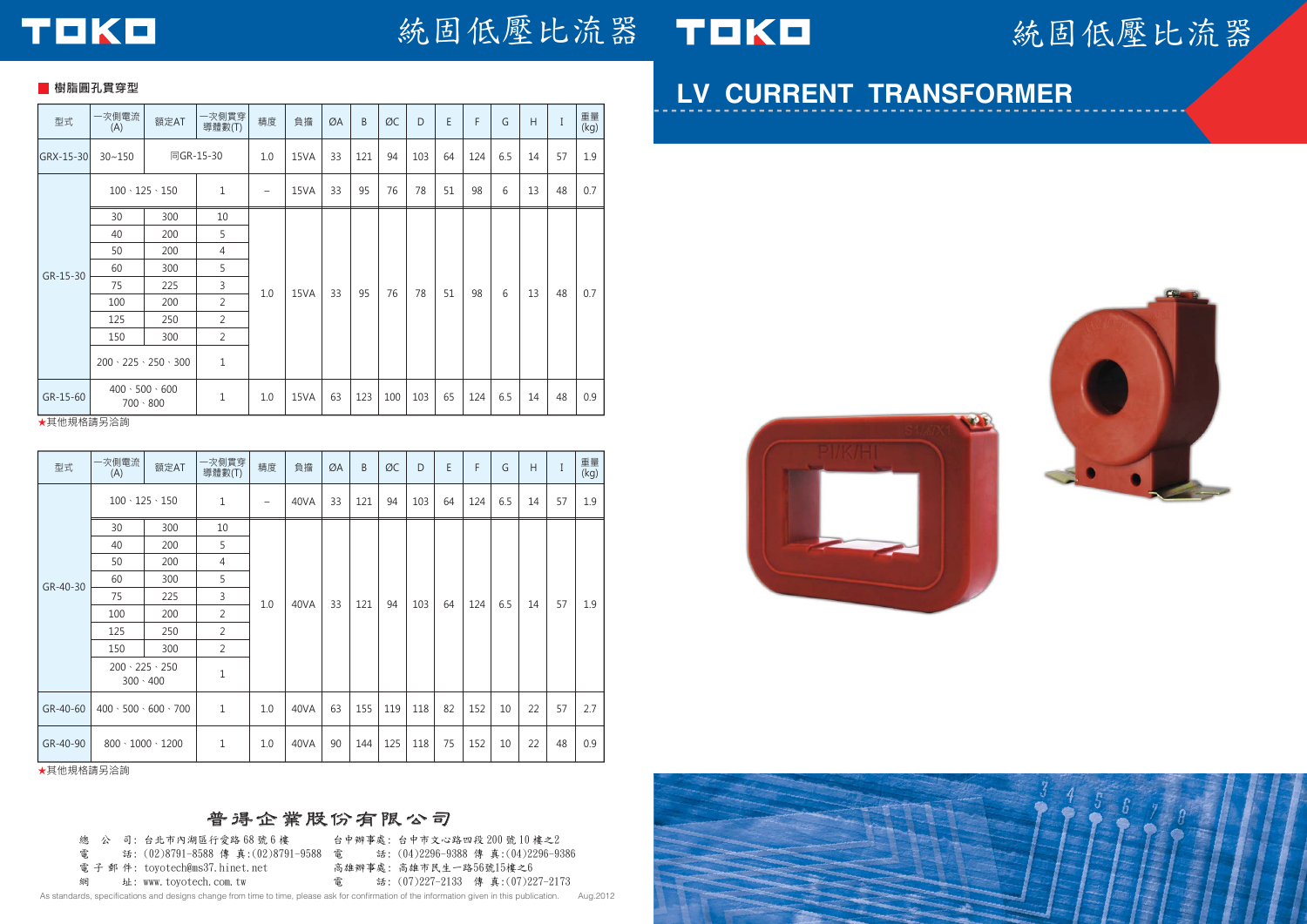#### **標準規格**

| 式<br>型       | GR-15                   | $GR-40$         | $GS-40$          |  |  |  |  |  |  |  |  |
|--------------|-------------------------|-----------------|------------------|--|--|--|--|--|--|--|--|
| 額定一次電流       | $30 \sim 800A$          | $30 \sim 1200A$ | $400 \sim 6000A$ |  |  |  |  |  |  |  |  |
| 額定二次電流       | 5A (1A請指定)              |                 |                  |  |  |  |  |  |  |  |  |
| 額定負擔         | 15VA                    | 40VA            | 40VA             |  |  |  |  |  |  |  |  |
| 額定過電流強度      |                         | 40倍 / 1秒        |                  |  |  |  |  |  |  |  |  |
| 最高使用電壓(耐壓等級) | 720V (0.72 / 3 / - kV)  |                 |                  |  |  |  |  |  |  |  |  |
| 誤差等級         | 1.0                     |                 |                  |  |  |  |  |  |  |  |  |
| 額定頻率         |                         | 50/60Hz 共用      |                  |  |  |  |  |  |  |  |  |
| 絕緣方式         |                         | 樹脂模注式           |                  |  |  |  |  |  |  |  |  |
| 依據標準         | IEC 60044-1 / CNS 11437 |                 |                  |  |  |  |  |  |  |  |  |



GR-15 GR-40



GS-40-60 GS-40-100

GS-40-120 GS-40-160

**樹脂方孔貫穿型**

| 型式        | 比數     | 精度      | 負擔   | $\overline{A}$ | $\sf B$ | $\mathsf C$ | $\mathsf F$ | $\mathsf{d}$             | 重量<br>(kg) |
|-----------|--------|---------|------|----------------|---------|-------------|-------------|--------------------------|------------|
| GS-40-60  | 400/5  |         | 40VA | 155            |         |             |             | $\overline{\phantom{a}}$ | 1.6        |
|           | 500/5  | $1.0$   |      |                | 64      | 24          | 105         |                          |            |
|           | 600/5  |         |      |                |         |             |             |                          |            |
|           | 800/5  |         |      |                |         |             |             |                          |            |
| GS-40-100 | 1000/5 | $1.0$   | 40VA | 190            | 104     | 34          | 113         | $\overline{\phantom{a}}$ |            |
|           | 1200/5 |         |      |                |         |             |             |                          | 2.1        |
|           | 1250/5 |         |      |                |         |             |             |                          |            |
|           | 1500/5 |         |      |                |         |             |             |                          |            |
|           | 1600/5 |         |      |                |         |             |             |                          |            |
|           | 2000/5 |         |      |                |         |             |             |                          |            |
|           | 2500/5 |         | 40VA | 230            |         |             |             | 79                       | 3.2        |
| GS-40-120 | 3000/5 | 1.0     |      |                | 127     | 65          | 158         |                          |            |
|           | 3200/5 |         |      |                |         |             |             |                          |            |
|           | 4000/5 |         |      |                |         |             |             |                          |            |
| GS-40-160 | 4000/5 | $1.0\,$ | 40VA | 265            |         |             | 158         | 99                       |            |
|           | 5000/5 |         |      |                | 165     | 65          |             |                          | 3.5        |
|           | 6000/5 |         |      |                |         |             |             |                          |            |

★為免尺寸及固定孔位臨時有所變動,下訂前請再連絡確認尺寸。<br>★其他規格請另洽詢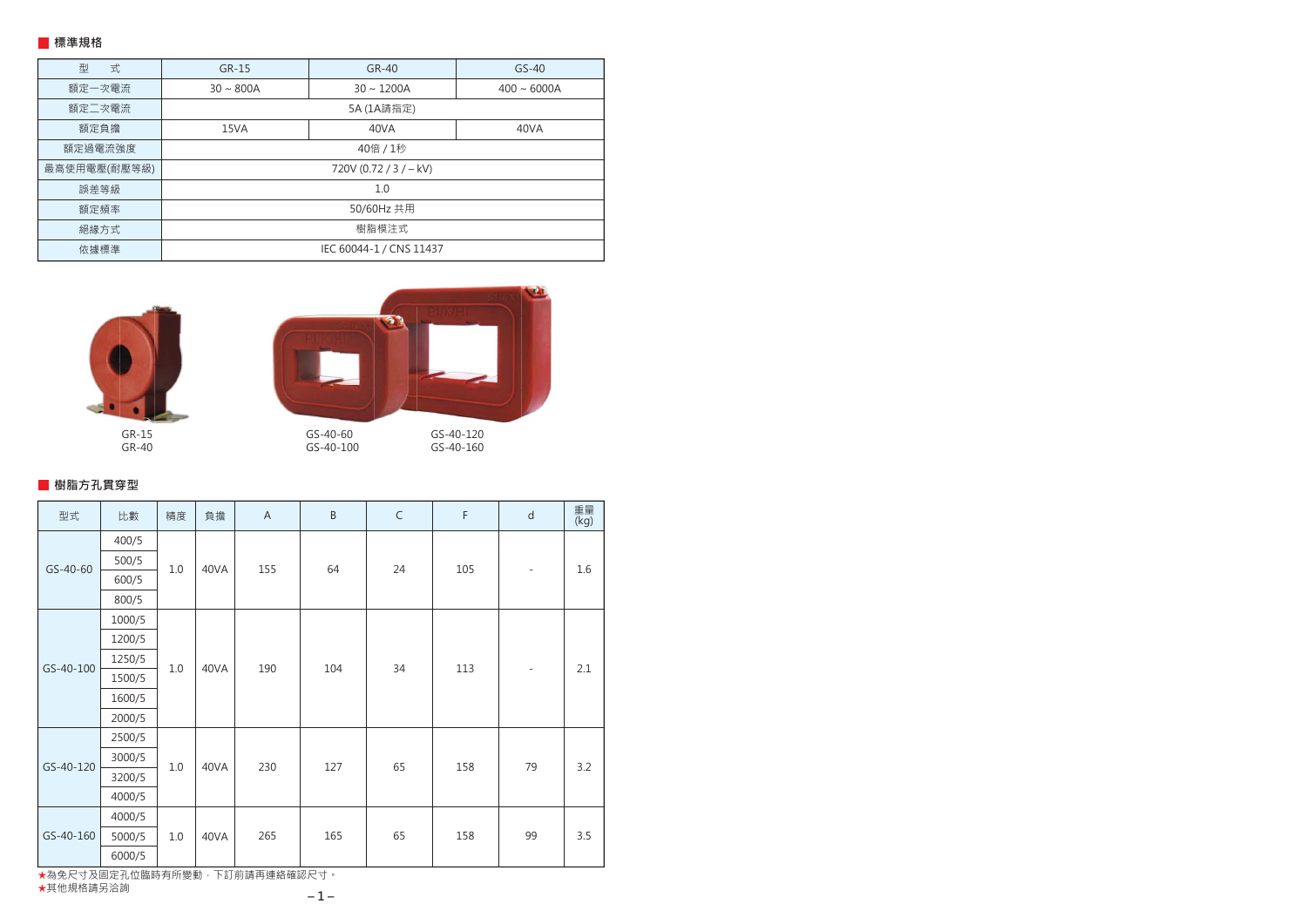#### **外型尺寸**